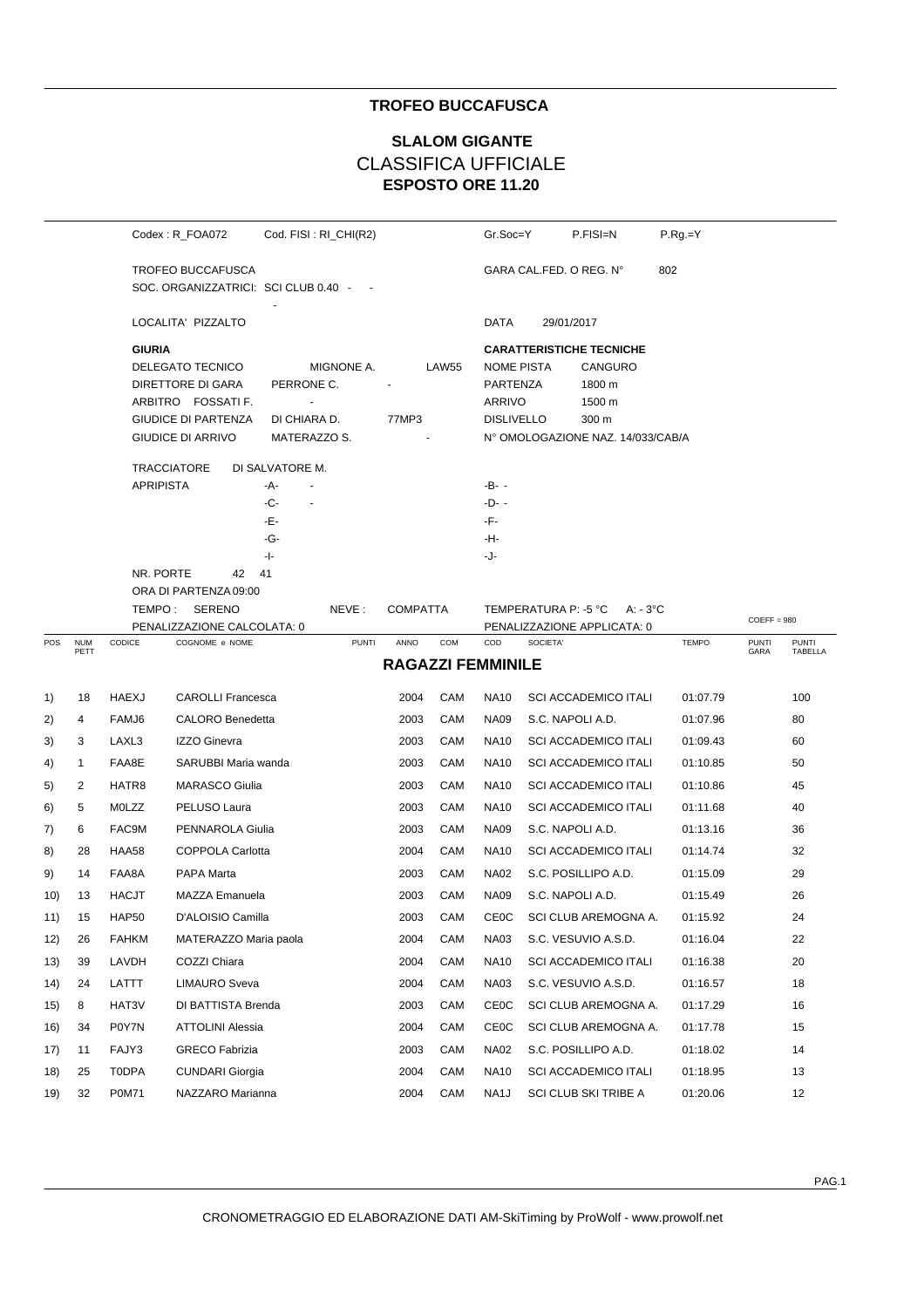|      |                     |                        |                                          |      |              |                   |                             |                     |                             |              | $COEFF = 980$        |                                |  |
|------|---------------------|------------------------|------------------------------------------|------|--------------|-------------------|-----------------------------|---------------------|-----------------------------|--------------|----------------------|--------------------------------|--|
| POS  | <b>NUM</b><br>PETT  | <b>CODICE</b>          | COGNOME e NOME                           |      | <b>PUNTI</b> | <b>ANNO</b>       | <b>COM</b>                  | COD                 | SOCIETA'                    | <b>TEMPO</b> | <b>PUNTI</b><br>GARA | <b>PUNTI</b><br><b>TABELLA</b> |  |
| (20) | 31                  | <b>LAK53</b>           | <b>MINUCCI Tea</b>                       |      |              | 2004              | CAM                         | <b>NA10</b>         | <b>SCI ACCADEMICO ITALI</b> | 01:20.20     |                      | 11                             |  |
| 21)  | 9                   | <b>ROJKK</b>           | <b>MECCO Alice</b>                       |      |              | 2003              | CAM                         | <b>NA02</b>         | S.C. POSILLIPO A.D.         | 01:21.52     |                      | 10                             |  |
| 22)  | 12                  | <b>NOCRZ</b>           | CIMMINO Viola                            |      |              | 2003              | CAM                         | <b>NA02</b>         | S.C. POSILLIPO A.D.         | 01:21.92     |                      | 9                              |  |
| 23)  | 17                  | HA7JV                  | SPIGNO Elena sofia                       |      |              | 2003              | CAM                         | <b>NA02</b>         | S.C. POSILLIPO A.D.         | 01:22.83     |                      | 8                              |  |
| (24) | 23                  | LARYA                  | <b>UBALDO Carolina</b>                   |      |              | 2004              | CAM                         | NA <sub>1</sub> C   | S.C. 3PUNTO3 S.R.L.         | 01:23.72     |                      | 7                              |  |
| 25)  | 10                  | <b>ROJKL</b>           | <b>MECCO Ludovica</b>                    |      |              | 2003              | CAM                         | <b>NA02</b>         | S.C. POSILLIPO A.D.         | 01:24.37     |                      | 6                              |  |
| 26)  | 30                  | N0C9Z                  | CAMMAROTA Anna                           |      |              | 2004              | CAM                         | <b>NA02</b>         | S.C. POSILLIPO A.D.         | 01:25.22     |                      | 5                              |  |
| 27)  | 16                  | N0A5R                  | MIGLIACCIO Rosalba                       |      |              | 2003              | CAM                         | NA <sub>1</sub> D   | S.C. CENTRO AGONISTI        | 01:25.23     |                      | 4                              |  |
| 28)  | 36                  | LAARD                  | <b>RUSSO Viola</b>                       |      |              | 2004              | CAM                         | <b>NA10</b>         | <b>SCI ACCADEMICO ITALI</b> | 01:26.07     |                      | 3                              |  |
| 29)  | 33                  | M02TL                  | <b>BOCHICCHIO Sveva</b>                  |      |              | 2003              | CAM                         | NA <sub>1</sub> C   | S.C. 3PUNTO3 S.R.L.         | 01:27.15     |                      | 2                              |  |
| 30)  | 19                  | M0M7J                  | DI BIASE Gabriella                       |      |              | 2003              | CAM                         | NA <sub>1</sub> C   | S.C. 3PUNTO3 S.R.L.         | 01:29.94     |                      | 1                              |  |
| 31)  | 21                  | <b>R0E39</b>           | <b>ALTIERI Giulia</b>                    |      |              | 2004              | CAM                         | NA <sub>1</sub> J   | <b>SCI CLUB SKI TRIBE A</b> | 01:33.03     |                      | 0                              |  |
| 32)  | 20                  | MOLJV                  | FURNARI Maria eugenia                    |      |              | 2004              | CAM                         | NA <sub>1</sub> C   | S.C. 3PUNTO3 S.R.L.         | 01:35.97     |                      | 0                              |  |
| 33)  | 35                  | LA1CV                  | <b>ATTANASIO Gloria</b>                  |      |              | 2004              | CAM                         | NA <sub>1</sub> L   | S.C. SETTECOLLI A.D.        | 01:44.82     |                      | 0                              |  |
|      |                     |                        | <b>CONCORRENTI NON PARTITI - TOT. 1</b>  |      |              |                   |                             |                     |                             |              |                      |                                |  |
| 27   | T0DFH DE LUCA Daria |                        |                                          |      | CAM          | <b>NA10</b>       | <b>SCI ACCADEMICO ITALI</b> |                     |                             |              |                      |                                |  |
|      |                     |                        | <b>CONCORRENTI NON ARRIVATI - TOT. 5</b> |      |              |                   |                             |                     |                             |              |                      |                                |  |
| 7    |                     |                        | N02PN MARINO Clara maria                 | 2003 | CAM          | NA <sub>1</sub> C |                             | S.C. 3PUNTO3 S.R.L. |                             |              |                      |                                |  |
| 22   |                     | N03WA DE CIUCEIS Lucia |                                          | 2004 | CAM          | NA <sub>1</sub> C |                             | S.C. 3PUNTO3 S.R.L. |                             |              |                      |                                |  |
| 29   |                     | LAVJW GUERRA Alberta   |                                          | 2004 | CAM          | <b>NA10</b>       | <b>SCI ACCADEMICO ITALI</b> |                     |                             |              |                      |                                |  |

NA1D S.C. CENTRO AGONISTI

2004 CAM NA10 SCI ACCADEMICO ITALI

2004 CAM

V098N ARDOLINO Daria

LA1P0 TOSCANO Flavia

37

38

|            |                    |              |                                   |              |                         |            |                   |                             |              | $COEFF = 980$        |                                |
|------------|--------------------|--------------|-----------------------------------|--------------|-------------------------|------------|-------------------|-----------------------------|--------------|----------------------|--------------------------------|
| <b>POS</b> | <b>NUM</b><br>PETT | CODICE       | COGNOME e NOME                    | <b>PUNTI</b> | ANNO                    | <b>COM</b> | COD               | SOCIETA'                    | <b>TEMPO</b> | <b>PUNTI</b><br>GARA | <b>PUNTI</b><br><b>TABELLA</b> |
|            |                    |              |                                   |              | <b>RAGAZZI MASCHILE</b> |            |                   |                             |              |                      |                                |
| 1)         | 43                 | HA7Y0        | <b>BRANCACCIO Aldo</b>            |              | 2003                    | CAM        | <b>NA09</b>       | S.C. NAPOLI A.D.            | 01:07.40     |                      | 100                            |
| 2)         | 41                 | <b>HARTR</b> | PANZA Pierluca                    |              | 2003                    | CAM        | <b>NA10</b>       | <b>SCI ACCADEMICO ITALI</b> | 01:09.61     |                      | 80                             |
| 3)         | 47                 | M05ZL        | <b>LARDINELLI BECCI Francesco</b> |              | 2003                    | CAM        | <b>NA10</b>       | <b>SCI ACCADEMICO ITALI</b> | 01:09.88     |                      | 60                             |
| 4)         | 76                 | LA7E8        | <b>CAPUTO Lorenzo</b>             |              | 2004                    | CAM        | <b>NA06</b>       | S.C. 0.40 A.D.              | 01:10.52     |                      | 50                             |
| 5)         | 45                 | <b>FAMF0</b> | <b>FAVA Mariano</b>               |              | 2003                    | CAM        | <b>NA10</b>       | <b>SCI ACCADEMICO ITALI</b> | 01:11.09     |                      | 45                             |
| 6)         | 40                 | LAWL7        | <b>FERRARO Alessandro</b>         |              | 2003                    | CAM        | <b>NA10</b>       | <b>SCI ACCADEMICO ITALI</b> | 01:11.35     |                      | 40                             |
| 7)         | 46                 | <b>FAN95</b> | <b>GIANNINO Giuseppe</b>          |              | 2003                    | CAM        | <b>NA09</b>       | S.C. NAPOLI A.D.            | 01:11.67     |                      | 36                             |
| 8)         | 68                 | NOL3V        | MANZOCCHI Antonio                 |              | 2004                    | CAM        | <b>CE0C</b>       | SCI CLUB AREMOGNA A.        | 01:11.96     |                      | 32                             |
| 9)         | 77                 | FA400        | <b>BOLLETTI CENSI Marcello</b>    |              | 2004                    | CAM        | <b>NA10</b>       | <b>SCI ACCADEMICO ITALI</b> | 01:12.29     |                      | 29                             |
| 10)        | 48                 | <b>FAAYH</b> | <b>CAPUTO Fabrizio</b>            |              | 2003                    | CAM        | <b>CE0C</b>       | SCI CLUB AREMOGNA A.        | 01:12.63     |                      | 26                             |
| 11)        | 74                 | LANDL        | <b>COLANGELO Luigi</b>            |              | 2003                    | CAM        | <b>NA06</b>       | S.C. 0.40 A.D.              | 01:12.89     |                      | 24                             |
| 12)        | 53                 | <b>HARZP</b> | <b>CASCINI Francesco</b>          |              | 2003                    | CAM        | <b>NA09</b>       | S.C. NAPOLI A.D.            | 01:13.27     |                      | 22                             |
| 13)        | 49                 | MOJL1        | <b>VALENTINI Dario</b>            |              | 2003                    | CAM        | <b>CE0C</b>       | SCI CLUB AREMOGNA A.        | 01:13.66     |                      | 20                             |
| (14)       | 56                 | HAT3W        | PACELLA Mariogabriele             |              | 2003                    | CAM        | <b>CEOC</b>       | SCI CLUB AREMOGNA A.        | 01:14.03     |                      | 18                             |
| 15)        | 81                 | N0A4X        | SPAGNA MUSSO Antonio              |              | 2004                    | CAM        | NA <sub>1</sub> J | <b>SCI CLUB SKI TRIBE A</b> | 01:14.04     |                      | 16                             |
| 16)        | 64                 | <b>MOEPC</b> | FIORILLO Tommaso                  |              | 2004                    | CAM        | NA <sub>1</sub> J | SCI CLUB SKI TRIBE A        | 01:14.24     |                      | 15                             |
| 17)        | 58                 | <b>ROHFJ</b> | CAMPAGNOLA Paolo pasquale         |              | 2003                    | CAM        | NA <sub>1</sub> J | <b>SCI CLUB SKI TRIBE A</b> | 01:14.86     |                      | 14                             |
| 18)        | 72                 | <b>FA81M</b> | COSTANZO Adolfo                   |              | 2004                    | <b>CAM</b> | <b>NA10</b>       | <b>SCI ACCADEMICO ITALI</b> | 01:15.42     |                      | 13                             |
|            |                    |              |                                   |              |                         |            |                   |                             |              |                      |                                |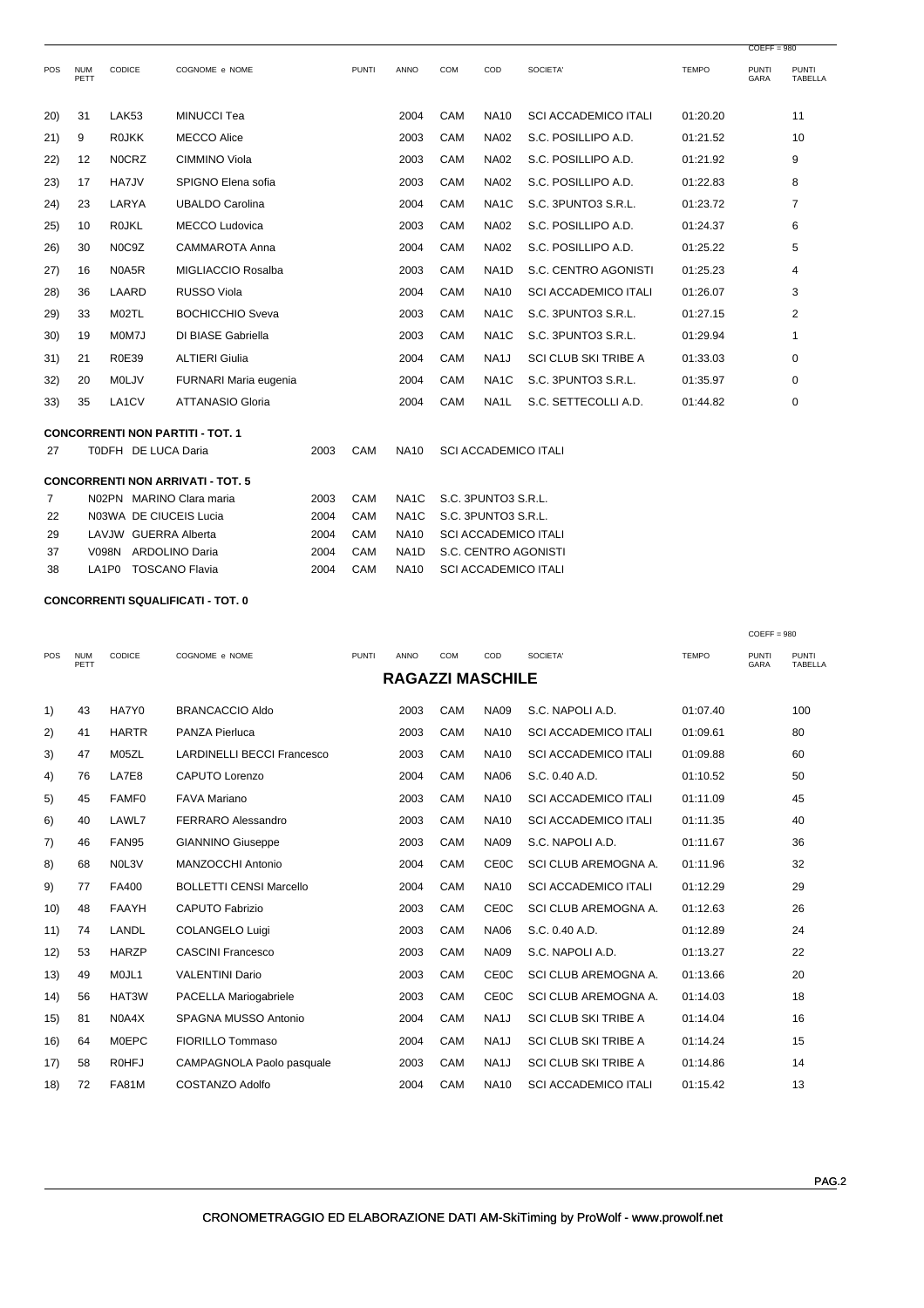|          |                    |                                 |                                          |              |              |                            |            |                                      |                               |              | $COEFF = 980$        |                         |
|----------|--------------------|---------------------------------|------------------------------------------|--------------|--------------|----------------------------|------------|--------------------------------------|-------------------------------|--------------|----------------------|-------------------------|
| POS      | <b>NUM</b><br>PETT | CODICE                          | COGNOME e NOME                           |              | <b>PUNTI</b> | ANNO                       | <b>COM</b> | COD                                  | SOCIETA'                      | <b>TEMPO</b> | <b>PUNTI</b><br>GARA | <b>PUNTI</b><br>TABELLA |
| 19)      | 69                 | CAE67                           | D'ARISTOTILE Giorgio                     |              |              | 2004                       | CAM        | <b>NA06</b>                          | S.C. 0.40 A.D.                | 01:15.43     |                      | 12                      |
| 20)      | 67                 | LAEKH                           | DE CONCILIIS Luigi maria                 |              |              | 2004                       | CAM        | <b>NA09</b>                          | S.C. NAPOLI A.D.              | 01:15.43     |                      | 11                      |
| 21)      | 78                 | LADW9                           | D'ORTA Bruno                             |              |              | 2004                       | CAM        | <b>NA09</b>                          | S.C. NAPOLI A.D.              | 01:15.52     |                      | 10                      |
| 22)      | 73                 | HA4V9                           | <b>CONTARDI FALCO Sergio</b>             |              |              | 2004                       | CAM        | <b>NA09</b>                          | S.C. NAPOLI A.D.              | 01:16.70     |                      | 9                       |
| 23)      | 44                 | FAC47                           | <b>MINUCCI Alberto</b>                   |              |              | 2003                       | CAM        | <b>NA10</b>                          | <b>SCI ACCADEMICO ITALI</b>   | 01:16.77     |                      | 8                       |
| 24)      | 42                 | <b>FANTD</b>                    | <b>BUONAFEDE Giordano brenno</b>         |              |              | 2003                       | CAM        | <b>NA09</b>                          | S.C. NAPOLI A.D.              | 01:17.35     |                      | 7                       |
| 25)      | 54                 | <b>FAMEZ</b>                    | <b>LANDI Luca</b>                        |              |              | 2003                       | CAM        | <b>NA10</b>                          | <b>SCI ACCADEMICO ITALI</b>   | 01:17.51     |                      | 6                       |
| 26)      | 90                 | <b>HANMW</b>                    | NOCERINO Carlo                           |              |              | 2004                       | CAM        | NA <sub>1</sub> J                    | <b>SCI CLUB SKI TRIBE A</b>   | 01:17.56     |                      | 5                       |
| 27)      | 71                 | <b>LAV49</b>                    | <b>CRICRI'</b> Eugenio                   |              |              | 2004                       | CAM        | <b>NA10</b>                          | <b>SCI ACCADEMICO ITALI</b>   | 01:17.72     |                      | 4                       |
| 28)      | 62                 | N0D7T                           | LONGANO Carlo                            |              |              | 2004                       | CAM        | <b>NA09</b>                          | S.C. NAPOLI A.D.              | 01:18.02     |                      | 3                       |
| 29)      | 61                 | LA5ME                           | <b>LOTTINI Riccardo</b>                  |              |              | 2004                       | CAM        | <b>NA10</b>                          | <b>SCI ACCADEMICO ITALI</b>   | 01:18.29     |                      | $\overline{2}$          |
| 30)      | 88                 | M0LX8                           | POLCARI Pierluigi                        |              |              | 2003                       | CAM        | NA <sub>1</sub> C                    | S.C. 3PUNTO3 S.R.L.           | 01:19.14     |                      | 1                       |
| 31)      | 63                 | N0A5T                           | <b>ZURLO Lorenzo</b>                     |              |              | 2004                       | CAM        | <b>NA03</b>                          | S.C. VESUVIO A.S.D.           | 01:19.30     |                      | 0                       |
| 32)      | 52                 | LAT33                           | D'ALTORIO Sergio                         |              |              | 2003                       | CAM        | NA <sub>1</sub> D                    | S.C. CENTRO AGONISTI          | 01:19.51     |                      | 0                       |
| 33)      | 75                 | LAETH                           | <b>CLAAR Massimiliano</b>                |              |              | 2004                       | CAM        | <b>CE0C</b>                          | SCI CLUB AREMOGNA A.          | 01:19.61     |                      | 0                       |
| 34)      | 60                 | P0N5X                           | <b>CUOMO Mario</b>                       |              |              | 2003                       | CAM        | NA <sub>1</sub> C                    | S.C. 3PUNTO3 S.R.L.           | 01:20.20     |                      | 0                       |
| 35)      | 86                 | <b>M0FPW</b>                    | <b>RISPO Fabrizio</b>                    |              |              | 2004                       | CAM        | NA1J                                 | SCI CLUB SKI TRIBE A          | 01:20.69     |                      | 0                       |
| 36)      | 83                 | <b>NOJXC</b>                    | SAVOIA Riccardo                          |              |              | 2004                       | CAM        | <b>NA10</b>                          | <b>SCI ACCADEMICO ITALI</b>   | 01:20.86     |                      | 0                       |
| 37)      | 80                 | T0722                           | SPICCIARIELLO Claudio                    |              |              | 2004                       | CAM        | <b>NA03</b>                          | S.C. VESUVIO A.S.D.           | 01:20.91     |                      | 0                       |
| 38)      | 59                 | <b>T0DNY</b>                    | <b>CAMPAGNANO Dario</b>                  |              |              | 2003                       | CAM        | NA <sub>1</sub> J                    | <b>SCI CLUB SKI TRIBE A</b>   | 01:21.51     |                      | 0                       |
| 39)      | 85                 | N0KA1                           | RUOCCO Fabrizio                          |              |              | 2004                       | CAM        | NA1J                                 | <b>SCI CLUB SKI TRIBE A</b>   | 01:22.83     |                      | 0                       |
| 40)      | 57                 | <b>HAFRE</b>                    | NAPOLITANO Matteo                        |              |              | 2003                       | CAM        | <b>NA09</b>                          | S.C. NAPOLI A.D.              | 01:25.89     |                      | 0                       |
| 41)      | 70                 | HA9L8                           | <b>FUMO Claudio</b>                      |              |              | 2004                       | CAM        | NA <sub>1</sub> C                    | S.C. 3PUNTO3 S.R.L.           | 01:26.69     |                      | 0                       |
| 42)      | 79                 | LA7TL                           | RICCITIELLO Stefano                      |              |              | 2004                       | CAM        | <b>NA10</b>                          | <b>SCI ACCADEMICO ITALI</b>   | 01:27.71     |                      | 0                       |
| 43)      | 82                 | LAP0V                           | <b>SORRENTINO Giuseppe</b>               |              |              | 2003                       | CAM        | NA1J                                 | <b>SCI CLUB SKI TRIBE A</b>   | 01:32.79     |                      | 0                       |
|          |                    |                                 |                                          |              |              |                            |            |                                      |                               |              |                      |                         |
|          |                    |                                 | <b>CONCORRENTI NON PARTITI - TOT. 4</b>  |              |              |                            |            |                                      |                               |              |                      |                         |
| 51<br>55 |                    | HAL1F<br>FAD40 FERRARA Federico | DEL GIUDICE Andrea                       | 2003<br>2003 | CAM<br>CAM   | <b>NA09</b><br><b>NA09</b> |            | S.C. NAPOLI A.D.<br>S.C. NAPOLI A.D. |                               |              |                      |                         |
| 66       |                    | M0LZM DI FLORIO Roberto         |                                          | 2004         | CAM          | <b>NA02</b>                |            | S.C. POSILLIPO A.D.                  |                               |              |                      |                         |
| 91       |                    | HA4V6 NISSIM Andrea             |                                          | 2004         | CAM          | <b>NA09</b>                |            | S.C. NAPOLI A.D.                     |                               |              |                      |                         |
|          |                    |                                 | <b>CONCORRENTI NON ARRIVATI - TOT. 4</b> |              |              |                            |            |                                      |                               |              |                      |                         |
| 50       |                    |                                 | LAEKL BARBAGALLO Francesco               | 2003         | CAM          | <b>NA02</b>                |            | S.C. POSILLIPO A.D.                  |                               |              |                      |                         |
| 84       |                    | P0KET SARNO Francesco           |                                          | 2003         | CAB          | AQ6E                       |            | S.C. PESCO 3000 A.D.                 |                               |              |                      |                         |
| 87       |                    | T0ELW PONZO Dario               |                                          | 2004         | CAM          | NA1J                       |            | <b>SCI CLUB SKI TRIBE A</b>          |                               |              |                      |                         |
| 89       |                    | NINNI Andrea<br>LA513           |                                          | 2004         | CAM          | NA1J                       |            | SCI CLUB SKI TRIBE A                 |                               |              |                      |                         |
|          |                    |                                 | <b>CONCORRENTI SQUALIFICATI - TOT. 1</b> |              |              |                            |            |                                      |                               |              |                      |                         |
| 65       |                    | LA80T ALOSCHI Antonio           |                                          | 2003         | CAM          | <b>NA10</b>                |            |                                      | SCI ACCADEMICO ITALI Porta 34 |              |                      |                         |
|          |                    |                                 |                                          |              |              |                            |            |                                      |                               |              | $COEFF = 980$        |                         |
| POS      | <b>NUM</b><br>PETT | CODICE                          | COGNOME e NOME                           |              | <b>PUNTI</b> | ANNO                       | <b>COM</b> | COD                                  | SOCIETA'                      | <b>TEMPO</b> | <b>PUNTI</b><br>GARA | <b>PUNTI</b><br>TABELLA |
|          |                    |                                 |                                          |              |              |                            |            | <b>ALLIEVI FEMMINILE</b>             |                               |              |                      |                         |
| 1)       | 98                 | FAAAA                           | GIORDANO Flavia diletta                  |              |              | 2001                       | CAM        | NA10                                 | <b>SCI ACCADEMICO ITALI</b>   | 01:08.63     | ,00                  | 100                     |
| 2)       | 92                 | HAEMT                           | <b>CAROLLI Chiara</b>                    |              |              | 2001                       | CAM        | <b>NA10</b>                          | <b>SCI ACCADEMICO ITALI</b>   | 01:09.36     | 10,42                | 80                      |
| 3)       | 93                 | M0D25                           | <b>BERNARDI Daria</b>                    |              |              | 2002                       | CAM        | NA10                                 | <b>SCI ACCADEMICO ITALI</b>   | 01:12.86     |                      | 60                      |
| 4)       | 96                 | LAE6A                           | <b>TROIANIELLO Lorenza</b>               |              |              | 2002                       | CAM        | NA09                                 | S.C. NAPOLI A.D.              | 01:14.09     |                      | 50                      |
| 5)       | 106                | EAPMY                           | <b>COLACE Giorgia</b>                    |              |              | 2001                       | CAM        | <b>NA09</b>                          | S.C. NAPOLI A.D.              | 01:16.55     | 113,09 45            |                         |
|          |                    |                                 |                                          |              |              |                            |            |                                      |                               |              |                      |                         |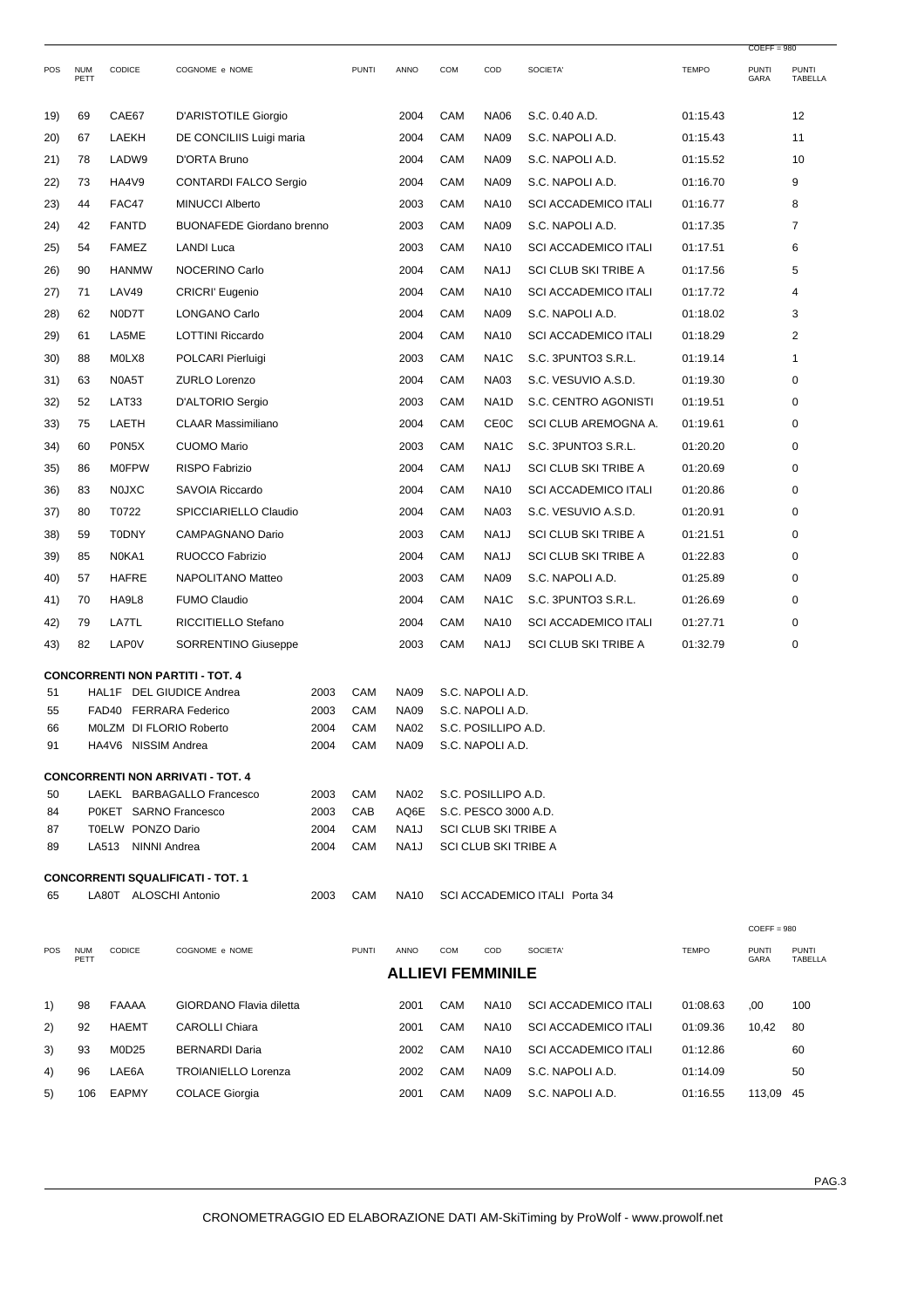|            |                    |                     |                                          |      |              |             |                             |                             |                             |              | $CDEFF = 980$               |                                |
|------------|--------------------|---------------------|------------------------------------------|------|--------------|-------------|-----------------------------|-----------------------------|-----------------------------|--------------|-----------------------------|--------------------------------|
| <b>POS</b> | <b>NUM</b><br>PETT | CODICE              | COGNOME e NOME                           |      | <b>PUNTI</b> | <b>ANNO</b> | <b>COM</b>                  | COD                         | SOCIETA'                    | <b>TEMPO</b> | <b>PUNTI</b><br><b>GARA</b> | <b>PUNTI</b><br><b>TABELLA</b> |
| 6)         | 94                 | <b>MONEJ</b>        | <b>FABBIO Ludovica</b>                   |      |              | 2001        | CAM                         | <b>NA09</b>                 | S.C. NAPOLI A.D.            | 01:17.38     | 124,95                      | 40                             |
| 7)         | 97                 | FAHC4               | LA RUSCA Ludovica                        |      |              | 2002        | CAM                         | <b>NA10</b>                 | <b>SCI ACCADEMICO ITALI</b> | 01:18.14     |                             | 36                             |
| 8)         | 101                | P0PPF               | DI VITTO Beatrice                        |      |              | 2002        | <b>CAM</b>                  | NA <sub>1</sub> D           | S.C. CENTRO AGONISTI        | 01:18.38     |                             | 32                             |
| 9)         | 102                | T08NV               | LE DONNE Ylenia                          |      |              | 2001        | CAM                         | <b>CE0C</b>                 | SCI CLUB AREMOGNA A.        | 01:19.05     | 148,79                      | 29                             |
| 10)        | 105                | N0A5L               | MIGLIACCIO Anna maria                    |      |              | 2002        | CAM                         | NA <sub>1</sub> D           | S.C. CENTRO AGONISTI        | 01:20.13     |                             | 26                             |
| 11)        | 103                | R0R9W               | ROMANO Ludovica                          |      |              | 2002        | CAM                         | <b>NA09</b>                 | S.C. NAPOLI A.D.            | 01:20.83     |                             | 24                             |
| 12)        | 100                | LAEKE               | PAGANO Ginevra                           |      |              | 2002        | CAM                         | <b>NA02</b>                 | S.C. POSILLIPO A.D.         | 01:22.27     |                             | 22                             |
| (13)       | 104                | LAC7W               | <b>APREA Penelope</b>                    |      |              | 2002        | CAM                         | NA <sub>1</sub> D           | S.C. CENTRO AGONISTI        | 01:26.44     |                             | 20                             |
| (14)       | 109                | N0K9K               | PALIOTTO Eleonora                        |      |              | 2002        | CAM                         | <b>NA09</b>                 | S.C. NAPOLI A.D.            | 01:30.56     |                             | 18                             |
|            |                    |                     | <b>CONCORRENTI NON PARTITI - TOT. 2</b>  |      |              |             |                             |                             |                             |              |                             |                                |
| 99         |                    | POWEA MARSILI Giada |                                          | 2002 | CAM          | <b>NA09</b> |                             | S.C. NAPOLI A.D.            |                             |              |                             |                                |
| 107        |                    |                     | EAD8C DI MARTINO Ludovica                | 2001 | CAM          | <b>NA10</b> | <b>SCI ACCADEMICO ITALI</b> |                             |                             |              |                             |                                |
|            |                    |                     | <b>CONCORRENTI NON ARRIVATI - TOT. 2</b> |      |              |             |                             |                             |                             |              |                             |                                |
| 95         |                    | HA7XX ASCANIO Marta |                                          | 2002 | CAM          | <b>NA10</b> |                             | <b>SCI ACCADEMICO ITALI</b> |                             |              |                             |                                |
| 108        | <b>LA1J9</b>       |                     | <b>AMICONE Marta</b>                     | 2001 | CAM          | <b>CE0C</b> | SCI CLUB AREMOGNA A.        |                             |                             |              |                             |                                |

**CONCORRENTI SQUALIFICATI - TOT. 0** 

| <b>POS</b> | <b>NUM</b><br>PETT | <b>CODICE</b>           | COGNOME e NOME                          |      | <b>PUNTI</b> | <b>ANNO</b> | <b>COM</b>                  | COD                     | SOCIETA'                    | <b>TEMPO</b> | <b>PUNTI</b><br>GARA | <b>PUNTI</b><br><b>TABELLA</b> |
|------------|--------------------|-------------------------|-----------------------------------------|------|--------------|-------------|-----------------------------|-------------------------|-----------------------------|--------------|----------------------|--------------------------------|
|            |                    |                         |                                         |      |              |             |                             | <b>ALLIEVI MASCHILE</b> |                             |              |                      |                                |
| 1)         | 112                | <b>HA7TL</b>            | DI PAOLO Gianlorenzo                    |      |              | 2001        | CAM                         | <b>NA10</b>             | <b>SCI ACCADEMICO ITALI</b> | 01:07.16     | .00                  | 100                            |
| 2)         | 117                | <b>EAPYR</b>            | PENNINO Stefano maria                   |      |              | 2002        | CAM                         | <b>NA10</b>             | <b>SCI ACCADEMICO ITALI</b> | 01:07.75     |                      | 80                             |
| 3)         | 116                | DA <sub>19</sub> D      | <b>ATTARDI Giorgio</b>                  |      |              | 2001        | CAM                         | <b>NA10</b>             | <b>SCI ACCADEMICO ITALI</b> | 01:09.38     | 32,39                | 60                             |
| 4)         | 113                | FA81F                   | <b>COSTANZO Francesco</b>               |      |              | 2002        | CAM                         | <b>NA10</b>             | <b>SCI ACCADEMICO ITALI</b> | 01:09.41     |                      | 50                             |
| 5)         | 115                | <b>FADEJ</b>            | <b>MUTO Francesco</b>                   |      |              | 2002        | CAM                         | <b>CE0C</b>             | SCI CLUB AREMOGNA A.        | 01:09.51     |                      | 45                             |
| 6)         | 118                | <b>CAPYY</b>            | <b>BALLABIO Marco</b>                   |      |              | 2001        | CAM                         | <b>NA10</b>             | <b>SCI ACCADEMICO ITALI</b> | 01:09.68     | 36,77                | 40                             |
| 7)         | 111                | FAAV9                   | LIMATOLA Ferdinando                     |      |              | 2001        | CAM                         | <b>NA10</b>             | <b>SCI ACCADEMICO ITALI</b> | 01:10.53     | 49,18                | 36                             |
| 8)         | 110                | MOJL3                   | VALENTINI Massimo edoardo               |      |              | 2001        | CAM                         | CEOC                    | SCI CLUB AREMOGNA A.        | 01:10.93     | 55,01                | 32                             |
| 9)         | 123                | FAC8L                   | <b>MAJELLO Andrea</b>                   |      |              | 2001        | CAM                         | <b>NA10</b>             | <b>SCI ACCADEMICO ITALI</b> | 01:12.72     | 81,13                | 29                             |
| 10)        | 114                | <b>EACJV</b>            | ACQUAVIVA Andreavittorio                |      |              | 2001        | CAM                         | <b>NA10</b>             | <b>SCI ACCADEMICO ITALI</b> | 01:13.04     | 85,80                | 26                             |
| 11)        | 121                | EAPW8                   | <b>BOLLETTI CENSI Fabrizio</b>          |      |              | 2002        | CAM                         | <b>NA10</b>             | <b>SCI ACCADEMICO ITALI</b> | 01:15.03     |                      | 24                             |
| 12)        | 125                | FA81R                   | MINUCCI Armando                         |      |              | 2002        | CAM                         | <b>NA10</b>             | <b>SCI ACCADEMICO ITALI</b> | 01:15.47     |                      | 22                             |
| (13)       | 124                | EAF68                   | <b>BOLLETTI CENSI Carlo</b>             |      |              | 2001        | CAM                         | <b>NA10</b>             | <b>SCI ACCADEMICO ITALI</b> | 01:16.40     | 134,83               | 20                             |
| (14)       | 120                | <b>EAFXW</b>            | <b>IORIO Vincenzo maria</b>             |      |              | 2002        | CAM                         | <b>NA09</b>             | S.C. NAPOLI A.D.            | 01:17.14     |                      | 18                             |
| 15)        | 133                | LACE4                   | D'ISANTO Stefano                        |      |              | 2002        | CAM                         | NA <sub>1</sub> D       | S.C. CENTRO AGONISTI        | 01:17.26     |                      | 16                             |
| 16)        | 126                | M0K07                   | CAPASSO Lorenzo pasquale                |      |              | 2002        | CAM                         | NA <sub>1</sub> D       | S.C. CENTRO AGONISTI        | 01:17.92     |                      | 15                             |
| 17)        | 134                | <b>HA7LV</b>            | CARUSO Giovanni                         |      |              | 2001        | CAM                         | NA <sub>1</sub> D       | S.C. CENTRO AGONISTI        | 01:19.11     | 174,37               | 14                             |
| 18)        | 127                | M0K03                   | <b>BORUNI Mattia</b>                    |      |              | 2002        | CAM                         | NA <sub>1</sub> D       | S.C. CENTRO AGONISTI        | 01:20.54     |                      | 13                             |
| 19)        | 131                | FAR7A                   | <b>RAMICONE Nicola</b>                  |      |              | 2001        | CAM                         | <b>CE0C</b>             | SCI CLUB AREMOGNA A.        | 01:21.90     | 215,09               | 12                             |
| (20)       | 130                | M0K7X                   | DI BIASE Giovanni maria                 |      |              | 2001        | CAM                         | NA <sub>1</sub> C       | S.C. 3PUNTO3 S.R.L.         | 01:22.30     | 220,92               | - 11                           |
| 21)        | 132                | LAEKK                   | <b>CASERTA Gaetano</b>                  |      |              | 2002        | CAM                         | <b>NA02</b>             | S.C. POSILLIPO A.D.         | 01:23.70     |                      | 10                             |
|            |                    |                         | <b>CONCORRENTI NON PARTITI - TOT. 2</b> |      |              |             |                             |                         |                             |              |                      |                                |
| 122        |                    | HAN72 DE CANDIA Roberto |                                         | 2001 | CAM          | <b>NA10</b> | <b>SCI ACCADEMICO ITALI</b> |                         |                             |              |                      |                                |
| 128        |                    | HALY8 RUSSO Alessandro  |                                         | 2002 | CAM          | <b>NA10</b> | <b>SCI ACCADEMICO ITALI</b> |                         |                             |              |                      |                                |

**CONCORRENTI NON ARRIVATI - TOT. 1** 

 $COEFF = 980$